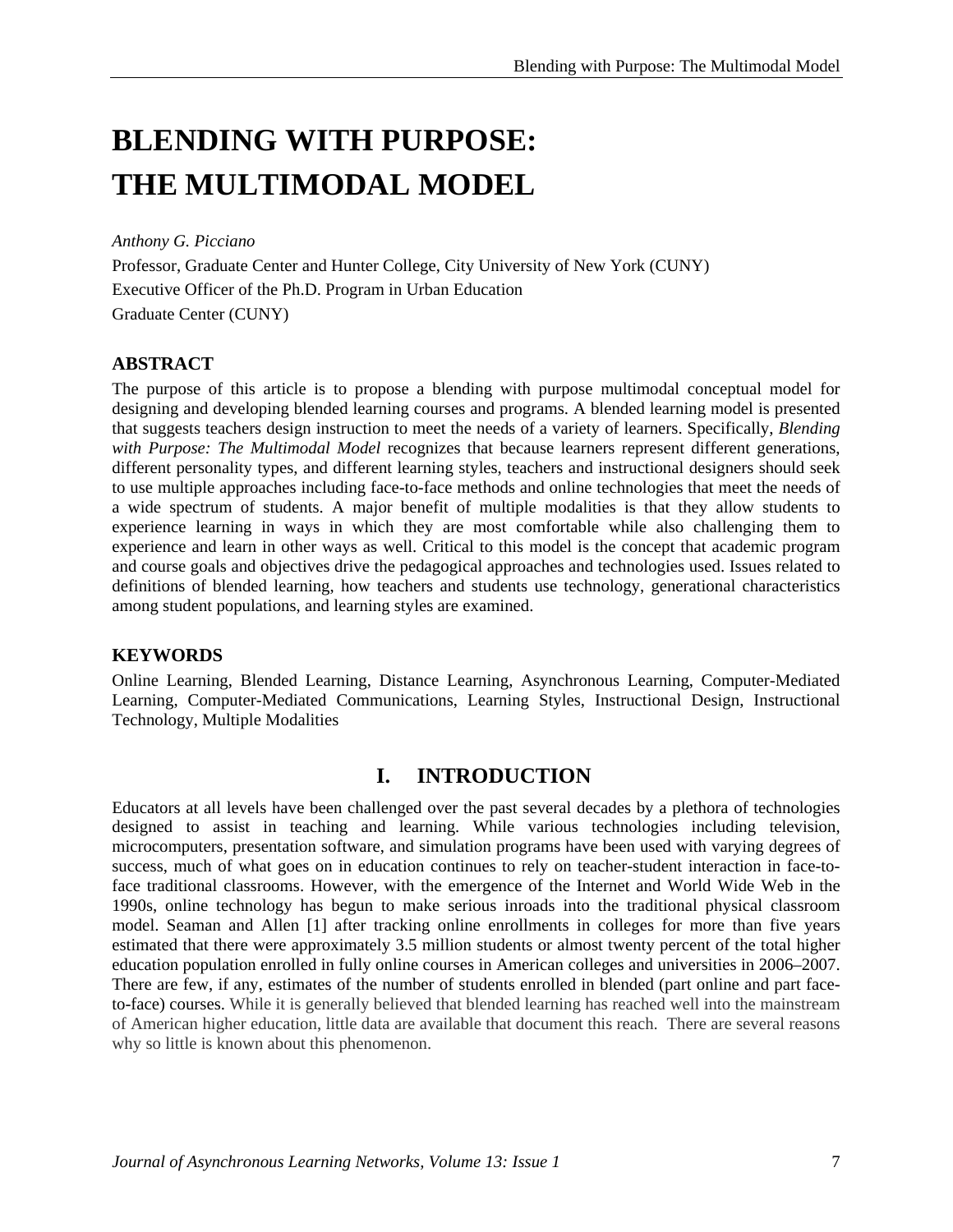First, many faculty do not necessarily identify themselves as teaching blended learning courses when, in fact, they are. Many college faculty, along with other segments of the general population, have become immersed in online technology and using Internet tools for instruction has become second nature. They use these tools as they would overhead projectors or blackboards. As the mystique and aura of teaching online that was present in the mid to late 1990s disappears, the faculty no longer see themselves as doing something unique and special, particularly in blended learning environments where only a portion of the class may be conducted online. As Eliot Masie, president of the Masie Center for Learning and Technology, has observed: the "e" in e-learning is disappearing and it is all just learning [2].

Second, colleges and universities are not necessarily keeping accurate records on faculty who teach blended courses. The Sloan Consortium, in collaboration with the Babson Survey Research Group, conducts annual national surveys on online learning at American colleges. The findings from these surveys represent important baseline data on student enrollments in fully online courses including the percentage and nature of colleges and universities offering these courses. While these surveys are frequently cited in studies and articles on online learning, very little data are presented on blended learning. Jeff Seaman, one of the authors of these studies, is concerned and a bit frustrated that these data are not being systematically collected at most colleges and universities. In effect, faculty might be teaching blended courses but many administrators do not necessarily know who they are or what they actually are doing in these courses. The lack of mechanisms for incorporating information on blended courses in college databases creates a situation in which a large-scale study becomes difficult to conduct and vulnerable to misinformation.

A third issue relates to definition. There is no generally accepted definition of blended learning. There are many forms of blended learning but a generally accepted taxonomy does not exist. One school's blended is another school's hybrid, or another school's mixed-mode. Furthermore, the issue is not just one of labels but the lack of agreement on a broad versus a narrow definition as well. Without a clear definition, blended learning is perceived as some nebulous combination of online and face-to-face instruction. Readers wishing to examine this issue further might refer to Graham and Robinson who in a study at Brigham Young University (BYU) identified three types of blended courses: transformative blends, enhancing blends, and enabling blends [3]. However, while identified and defined for the study's purposes, these types were not officially recognized in a formal way by the BYU administration or faculty.

Without administrative systems in place for identifying blended learning courses and without a widelyaccepted definition or taxonomy, collecting data on blended learning becomes difficult. At the same time, there is a belief that colleges and universities are not doing enough to use the available technologies to engage students in meaningful explorations of content and curricular materials [4, 5]. Marc Prensky initiated the popular "digital natives versus digital immigrants" thesis that hypothesizes a disconnect in the way younger and older generations use technology [6]. In education, students represent the younger "native" generations who are most comfortable in using technology while older faculty are the "immigrants" struggling to use it. However, while informal observation supports this theory, carefully collected data are not readily available. For example, while young people might be using technology in greater numbers than adults, especially for social activity, the quality of its application to education is unknown. It may be the case that faculty are actually more knowledgeable and use the technology more effectively for education purposes. Despite the lack of hard data and given the growing concerns about program quality, student attrition, and assessment of learning that permeates higher education, it is accepted that colleges and universities need to do more to engage students. Online technology is perceived as one of the mechanisms that will foster this engagement.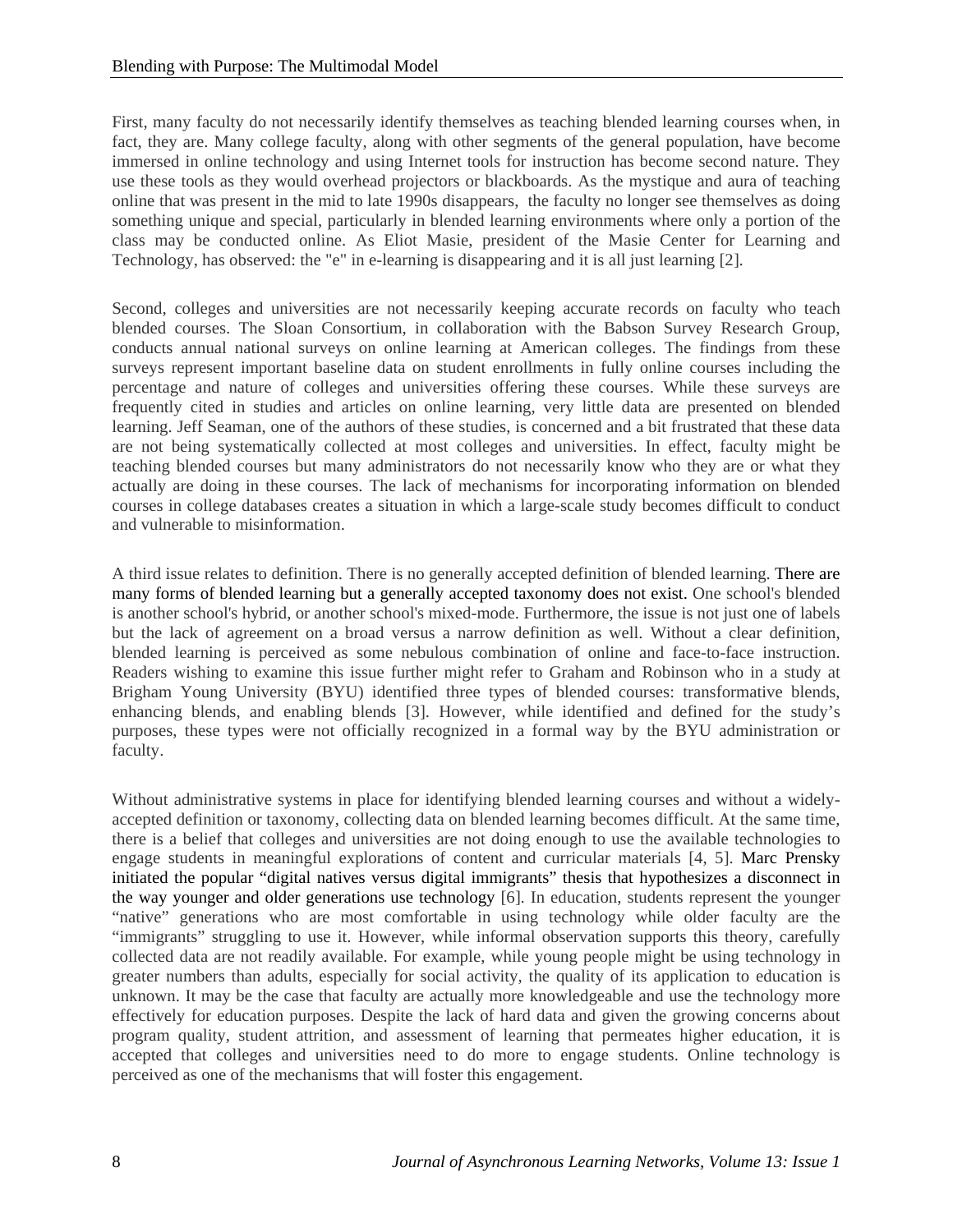The faculty perspective in teaching online becomes increasingly important as colleges and universities seek to make greater use of this technology in their course and program offerings. Online learning is seen as an important means of access for students who otherwise have difficulty attending traditional face-toface programs. While geographic distance was the initial incentive for colleges to offer online courses, many of which grew out of well-established distance learning programs at institutions such as the Penn State World Campus and the University of Maryland University College, time and convenience evolved as a major factor in the expansion of online learning. Colleges especially those for whom access to an education is a part of their mission, started developing online courses and programs as a convenience for their traditional students. The Allen and Seaman studies [1] referenced earlier substantiate this phenomenon in their findings that community colleges and publicly-financed colleges tend to have the largest online student enrollments and the most prolific online programs. While not all faculty have embraced the new technology, many have developed the skills necessary to teach online and do so as needed. Research suggests that many faculty blend online with face-to-face activities because they see it as beneficial to their teaching [3, 7, 8]. Late adopters of online technology might see it as a compromise when faced with the challenge of developing fully online courses. The assumption being that it might be easier to develop parts of courses for online delivery rather than entire courses. Blending also allows faculty to maintain the familiarity and security of some face-to-face contact with their students. Nevertheless, more and more faculty perceive online learning in some form as important for their students. Related to, and equally important to, this discussion is the role of college and university administrations in encouraging and supporting online instruction.

College and university administrations increasingly are dealing with institutional issues and in some cases criticisms related to tuition costs, program quality, and student attrition. Generically these are important issues, but when the online element is added, they become more complex. Judith Eaton, President of the Council for Higher Education Accreditation (CHEA), in an article directed at "presidents, chancellors, other college and university administrators, and trustees" called on administrators to become informed on quality issues related to distance learning. In the article, she goes on to state:

In the fluid and sometimes volatile environment created by [online] distance learning, we at the Council for Higher Education Accreditation (CHEA)—the national coordinating body for national, regional, and specialized accreditation—struggle to bring some order to the avalanche of information about both distance learning and quality assurance [9].

Eaton concluded her article with a warning that CHEA as well as the accreditation agencies need to provide more organization and coherence to the "plethora" of information and issues involved with quality assurance in online learning and noted that "the price for misunderstanding ... is very, very high." [9] It is clear that college and university administrators are pursuing the expansion of online learning opportunities in any case. Most have invested in course management systems such as Blackboard and have established the requisite support structure to maintain technological stability for their online learning activities. Furthermore, increasingly they are providing the necessary leadership in tying online learning to institutional goals and objectives related to the broader issues of student access to education and academic program quality.

In sum, the current environment in higher education requires the consideration of online technology in confronting a number of issues related to teaching, learning, student access and academic program quality. Blended learning increasingly is seen as one of the important pedagogical approaches that can help in this regard. The purpose of this article is to propose a *blending with purpose multimodal* conceptual model for designing and developing blended learning courses and programs.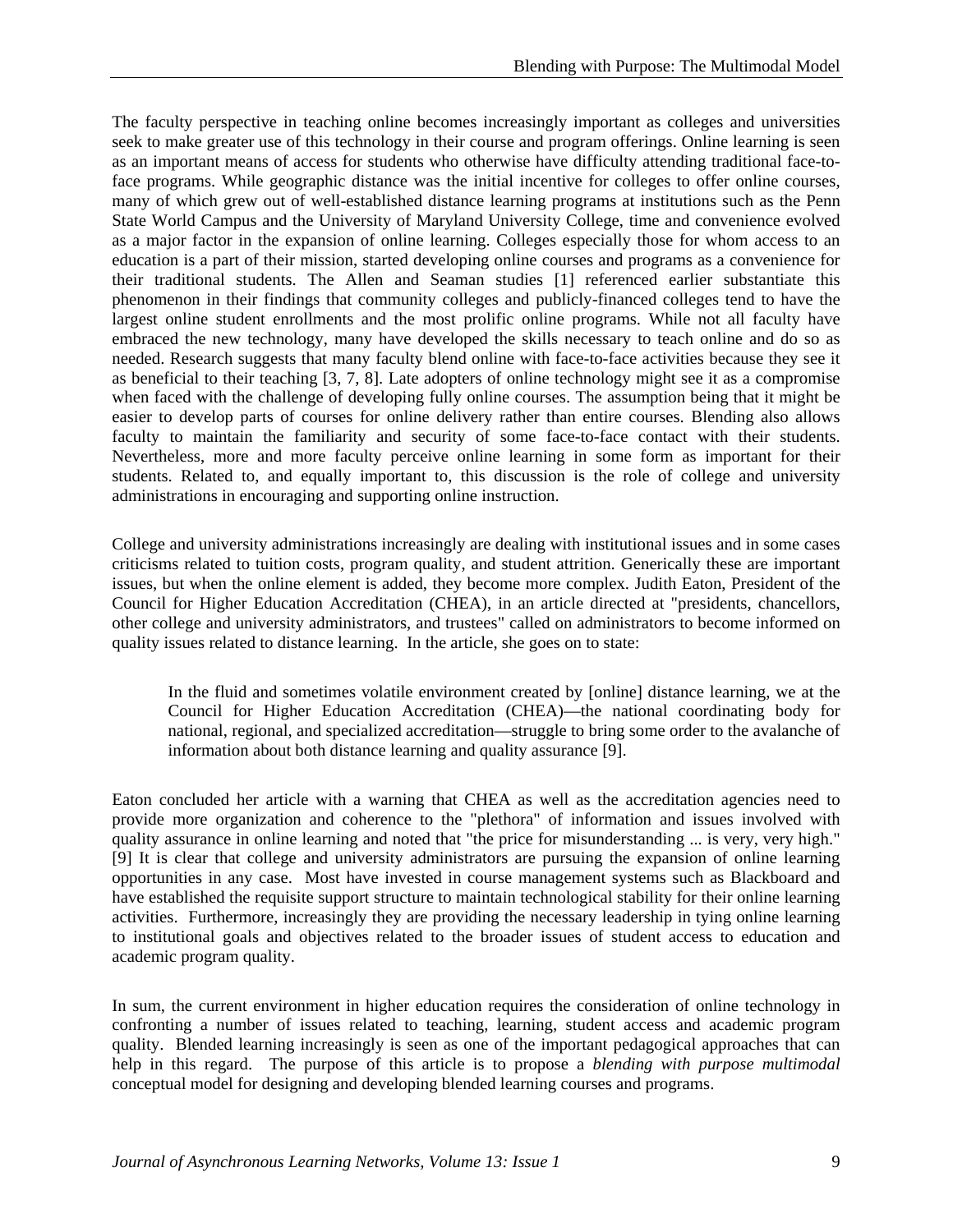## **II. DEFINING BLENDED LEARNING**

Blended learning means different things to different people. The word "blended" implies a mixture or combination. When a picture is pasted above a paragraph of text, a presentation is created that may be more informative to the viewer or reader, but the picture and text remain intact and can be individually discerned. On the other hand, when two cans of different colored paints are mixed, the new paint will look different from either of the original colors. In fact, if the new paint is mixed well, neither of the original colors will continue to exist. Similar situations exist in blended learning. The mix can be a simple separation of part of a course into an online component. For instance, a course that meets for three weekly contact hours, two hours might meet in a traditional classroom while the equivalent of one weekly hour is conducted online. The two modalities for this course are carefully separated and although they may overlap, they can still be differentiated. In other forms of blended courses and programs, the modalities are not so easily distinguishable. Consider an online program that offers three online courses in a semester that all students are required to take. The courses meet for three consecutive five week sessions. However, students do a collaborative fifteen week project that overlaps the courses. The students are expected to maintain regular communication with one another through email and group discussion boards. They also are required to meet face-to-face once a month on Saturdays where course materials from the online courses are further presented and discussed, and some sessions are devoted to group project work. These activities begin to blur the modalities in a new mixture or blend where the individual parts are not as discernable as they once were. Add to this, the increasing popularity of integrating videoconferencing, podcasting, youtube videos, wikis, blogs, and other media into class work and the definition of blended learning becomes very fluid.

In 2004, the Alfred P. Sloan Foundation funded an invitation-only workshop on blended learning. An important aspect of this workshop was to develop a working definition of the term "blended learning". The participants in this workshop had difficulty in formulating a simple definition of blended learning and the discussion alternated between a broad versus a narrow definition. Gary Miller, Associate Vice President for Outreach, and former Executive Director of The World Campus, the Pennsylvania State University, described a lengthy process at his university which resulted in a definition containing five variations of "blended learning" environments [8]. In the broadest sense, blended learning (see Figure 1) can be defined or conceptualized as a wide variety of technology/media integrated with conventional, face-to-face classroom activities. However, several workshop participants wanted to focus on a narrower definition that centered on an online component that replaced seat time in the conventional classroom (see Figure 2). The issue of a broad or narrow definition was discussed extensively and the two core elements (online and face-to-face instruction) were deemed critical to blended learning. One year later in 2005 at a second invitation only workshop, the following definition of blended learning was adopted by the participants:

- 1. Courses that integrate online with traditional face-to-face class activities in a planned, pedagogically valuable manner; and
- 2. Where a portion (institutionally defined) of face-to-face time is replaced by online activity [11].

This definition serves as a guideline and should not be viewed as an absolute, limiting declaration. Also while it was developed to refer specifically to courses, it also can apply to entire academic programs.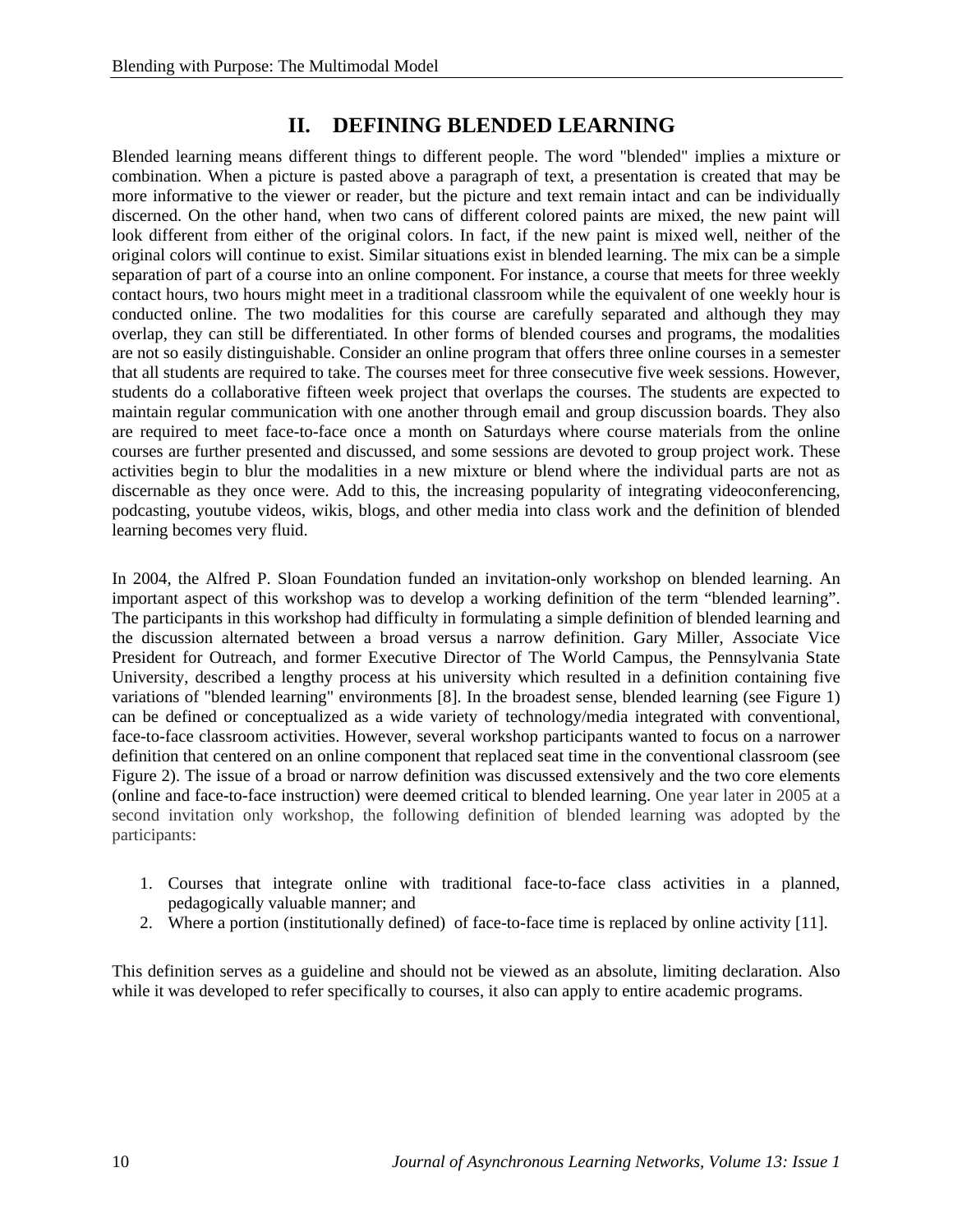

**Figure 1. Broad Conceptualization of Blended Learning** 



**Figure 2. Narrow Conceptualization of Blended Learning**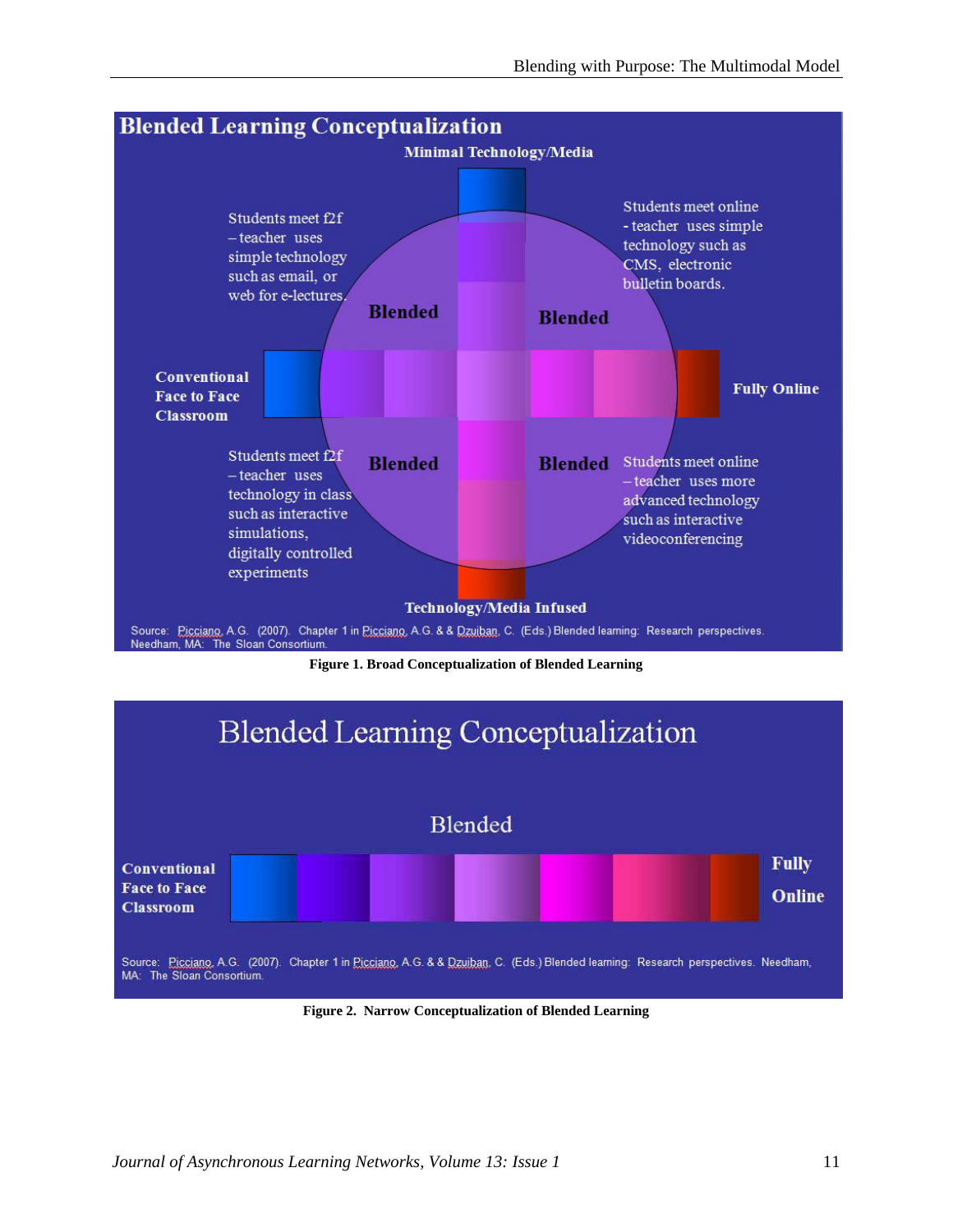# **III. THE GENERATIONS**

Earlier in this article reference was made to the generational differences in American society related to the use of online technologies in daily life. Without a doubt, the younger generation (millennial—*digital natives*) use these technologies for much of their social and informational activities. Table I provides a brief description of the generations of the  $20<sup>th</sup>$  century. There is a legitimate concern that as the millennial generation enters college in greater numbers, faculty will need to adjust their teaching to accommodate technology-savvy students [4, 5].

| <b>Name</b>      | <b>Years of Birth</b> | <b>Current Age</b> |
|------------------|-----------------------|--------------------|
| G.I.             | 1901–1924             | 80s and Older      |
| Silent           | 1925-1942             | $60s$ and $70s$    |
| <b>Baby Boom</b> | 1943-1960             | $50s$ and $60s$    |
| Generation X     | 1961-1981             | $30s$ and $40s$    |
| Millennial       | 1982–2002             | 20s and Under      |

Table 1. The Generations of the 20<sup>th</sup> Century

**Source: Howe, N. & W. Strauss.** *Millennials Rising: The Next Generation***. New York: Random House Inc., 2000.** 

College administrators and faculty are aware of this and are adjusting by making greater use of online technologies (as evidenced by the 3.5 million students enrolled in online courses), investing in course management systems, and expanding and converting library holdings to electronic media. However, while the millennials will be enrolling in colleges in greater numbers, they will not represent the vast majority of students for many years to come.

| Age             | 1990   | 1995   | 2000   | 2002   | 2005   | 2010   | 2014   |
|-----------------|--------|--------|--------|--------|--------|--------|--------|
| Total           | 13,819 | 14,262 | 15,312 | 16,612 | 17,350 | 18,816 | 19,470 |
| 14 to 17 years  | 177    | 148    | 145    | 202    | 201    | 216    | 215    |
| 18 and 19 years | 2,950  | 2,894  | 3,531  | 3,571  | 3,705  | 4,067  | 3,951  |
| 20 and 21 years | 2,761  | 2,705  | 3,045  | 3,366  | 3,456  | 3,848  | 3,845  |
| 22 to 24 years  | 2,144  | 2,411  | 2,617  | 2,932  | 3,143  | 3,384  | 3,686  |
| 25 to 29 years  | 1,982  | 2,120  | 1,960  | 2,102  | 2,374  | 2,724  | 2,913  |
| 30 to 34 years  | 1,322  | 1,236  | 1,265  | 1,300  | 1,290  | 1,399  | 1,573  |
| 35 years plus   | 2,284  | 2,747  | 2.749  | 3,139  | 3,181  | 3,178  | 3,287  |

**Table 2. Total Fall Enrollment in Degree-Granting Institutions by Age: Years 1990 through 2014 (in thousands) Source: U.S. Department of Education, National Center for Education Statistics. Digest of Education Statistics (NCES 2006-030), 2006.** 

Table 2 provides student enrollments by age from 1990 through 2005 and projections through 2014. In examining this data closely, it is obvious that older students (25 years plus) make up a sizable percentage of the total student population and will continue to do so for the foreseeable future. In 2005, 40% percent of the higher education student population was 25 years and older, and almost 60% was 22 years and older. Whether seeking advanced graduate degrees, completing undergraduate programs from which they dropped out when they were younger, upgrading their professional and job skills, or simply interested in life-long learning and intellectual growth (a major phenomenon that accelerated in the latter part of the  $20<sup>th</sup>$  century), Americans of all ages were engaged in higher education. The phenomenon of the non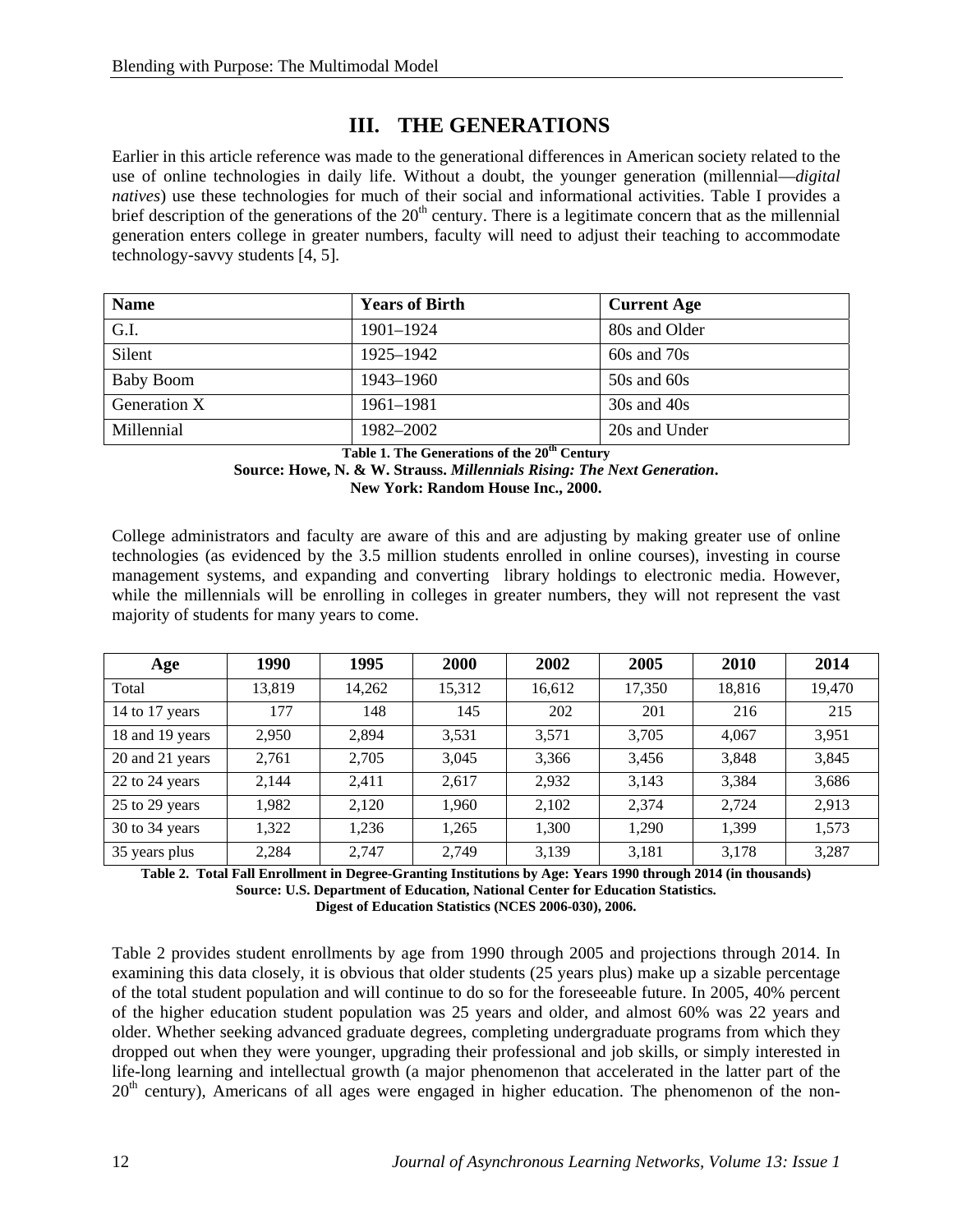traditional (older) student started in the 1950s with the G.I Bill of Rights and the inclusion of returning World War II veterans in higher education. It has continued unabated ever since. In many college classes, especially in large public institutions and community colleges with diverse populations, students continue to represent a broad spectrum of age groupings. Course delivery should be designed to address a variety of needs and learning styles rather than specifically targeting a particular segment.

## **IV. LEARNING STYLES**

Student learning can be influenced by many factors including the technology and media used for delivery. Over the decades, however, the various technologies that have dominated American society have not necessarily altered how students learn. A good example is television. Vladimir Zworykin, one of the individuals credited with inventing the "tube" in the 1920s and 30s, hoped that his work would result in a technology that would among other things be an aid to education. In the 1950s, television proliferated throughout American society. By the1960s, classrooms throughout the country were being equipped and reconfigured for television. In many or in most of these classrooms, the television was rarely or never used. At first, it was generally believed that there just wasn't enough quality educational content available. But even after major investments by entities such as the Public Broadcasting System and the Annenberg Foundation, video materials while enhanced and integrated, were not a substitute for traditional instruction. For the most part, television was a passive technology with little direct interaction that required the teacher to provide the interaction and engagement with the material in order to be successful. However, another important factor was that people learn in different ways. Visual stimulation is important for some but not for others. The same is true for classroom interaction; some students thrive in active learning environments while others learn just as well in less active environments. These differences are well documented in much of the learning styles literature that has evolved in cognitive and educational psychology. For example, Lin, Cranton & Bridglall remind us that much of the work of Carl Jung in the early 1900s on personality types (e.g., extroversion v. introversion) is still applicable to learning environments whether face-to-face or online [12]. The extrovert may prefer active, highly collaborative environments while the introvert would prefer less interaction and less collaboration. This suggests that instruction should be designed to allow both types of individuals—the outgoing social organizer as well as the introspective reflective observer—to thrive.

Probably one of the better-known theories on learning styles relates to the "multiple intelligences" work of Howard Gardner [13]. Dating from the late 1970s and early 1980s, Gardner posited that intelligence is not a singular entity but is made up of multiple entities in different proportions used by individuals to understand and to learn about the world. Gardner identified eight basic intelligences (linguistic, logical/mathematical, spatial, musical, bodily kinesthetic, interpersonal, intrapersonal, naturalistic) that influence how people learn and lead to individual preferences in learning situations. The implications for learning are significant and Gardner recommends that instruction should use multiple modalities that allow learners to engage in ways they prefer/have interest/have ability in while also challenging them to learn in other ways where they have less preference, interest or ability. Gardner's work also addresses the concern that too much of teaching and learning is linguistically-based (reading, writing, speaking) and that the other intelligences need to be better utilized.

More recently, cognitive science is making major contributions to the learning styles literature. Interdisciplinary in nature, cognitive science draws from psychology, biology, neuroscience, computer science, and philosophy to try to understand the workings of the mind as well as cognitive development which forms the foundation for how people learn and acquire knowledge. Much of the research in cognitive science and learning styles continues increasingly is being influenced by physiological research on brain function. Current cognitive science research suggests that students learn in different ways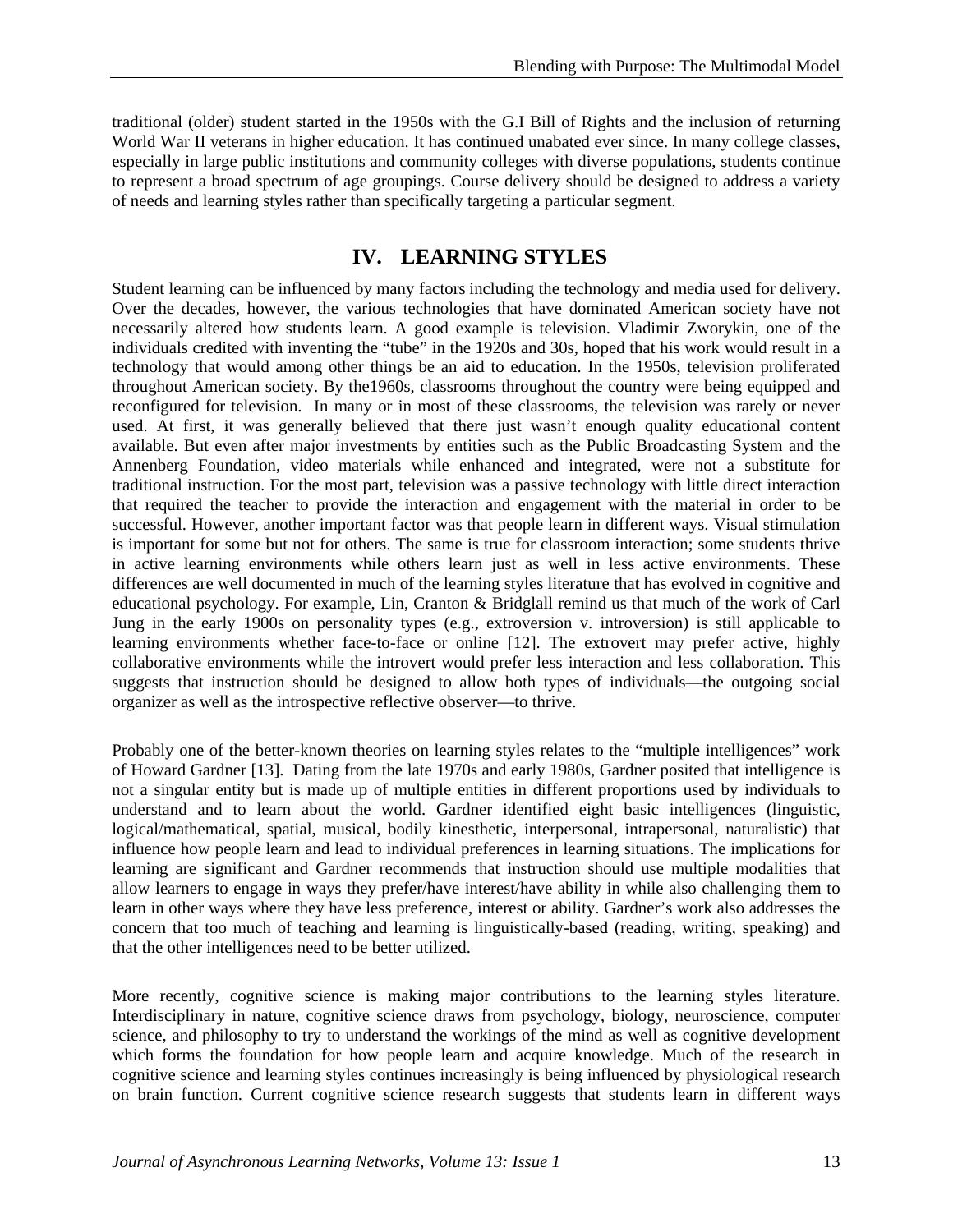depending upon a number of factors including their age, learning stimuli, the pace of instruction, etc. It also suggests that learning is a dynamic process that may evolve and change from one classroom to another, from one subject to another, and from one day to another [14]. Finally, cognitive science suggests that multiple intelligences and mental abilities do not exist as yes-no entities but within continua from which the mind blends the manner in which it responds to and learns from the external environment and instructional stimuli. Conceptually this suggests a framework for a multimodal instructional design that relies on a variety of pedagogical techniques, deliveries, and media.

## **V. BLENDING WITH PURPOSE**

Figure 3 depicts the *Blending with Purpose* model that derives from the discussions above on blended learning technology, generations, and learning styles. It posits that pedagogical objectives and activities should drive the approaches that faculty use in instruction. It also suggests that blending these objectives, activities, and approaches within multiple modalities might be most effective for and appeal to a wide range of students. This model presents six basic pedagogical objectives and activities and appropriate approaches for achieving them. Of course, there may be other objectives that can be added where appropriate. Most importantly, instructors need to consider carefully their objectives and understand how to apply the technologies and approaches that will work best for them. A quick review of the objectives used in the model and their concomitant technology will be helpful in understanding the overall model.

Content is perhaps the primary driver of instruction and there are many ways in which content can be delivered and presented. Increasingly, course management systems such as *Blackboard, WebCT,* or *Moodle* provide the basic content delivery mechanisms. CMS software handles the delivery of a variety of media including text, video and audio. Multi-user virtual environments (MUVE) and gaming are also evolving and playing more of a role in providing instructional content. In providing and presenting content, the *Blending with Purpose* model suggests that multiple technologies and media be utilized.

The *Blending with Purpose* model posits that instruction is not always just about learning content or a skill but is also about supporting students socially and emotionally. Perhaps more readily recognized for younger K–12 students, social and emotional development is an important part of anyone's education. Faculty who have taught advanced graduate courses know that the students, even at this advanced level, frequently need someone with whom to speak whether for understanding a complex concept or providing advice on career and professional opportunities. While fully online courses and programs have evolved to the point where faculty can provide some social and emotional support where possible and appropriate, this might best be provided in a face-to-face (F2F) mode.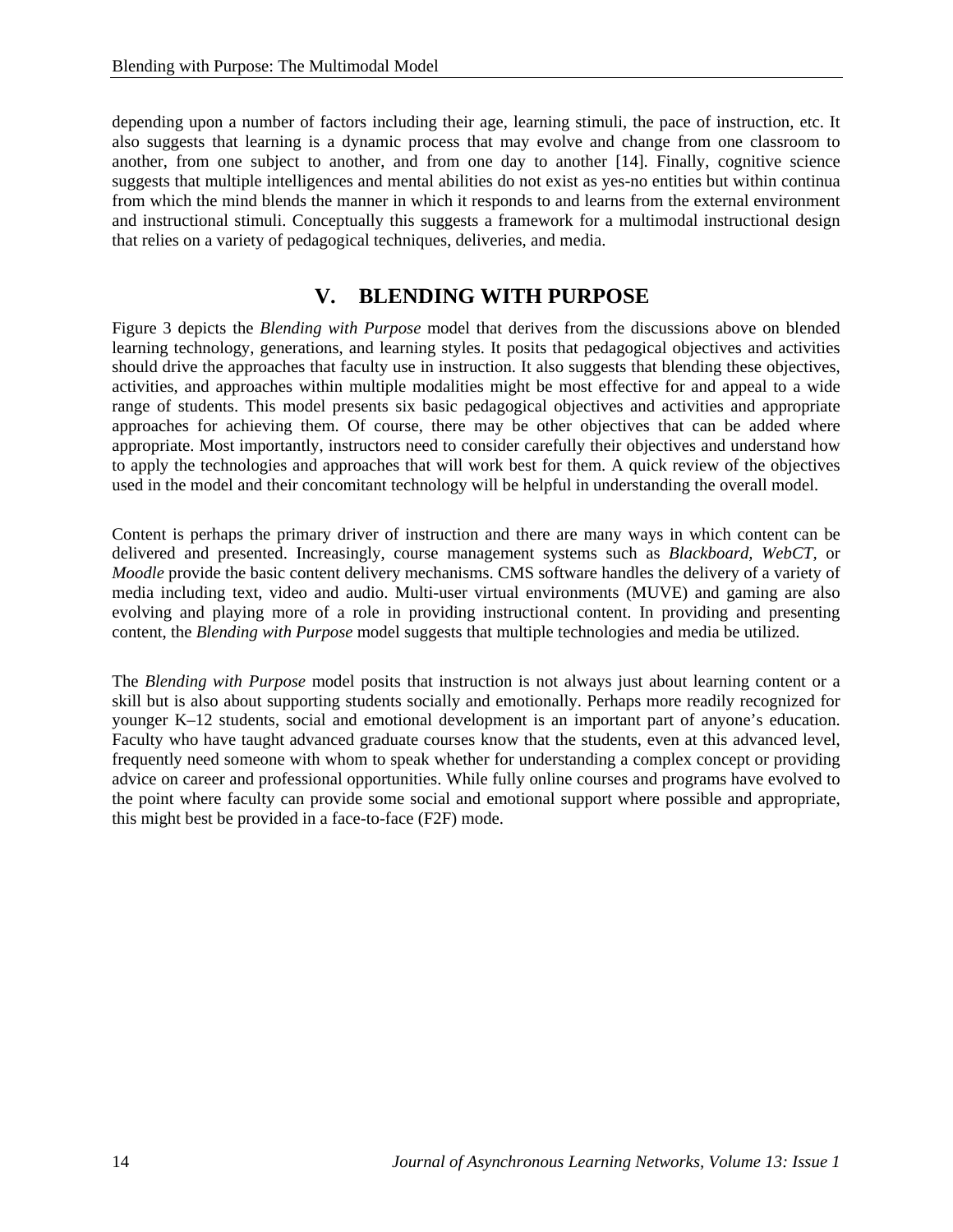

**Figure 3. Blending with Purpose: The Multimodal Model**

Dialectic/questioning is an important activity that allows faculty to probe what students know and to refine their knowledge. The Socratic Method remains one of the major activities used in instruction and many successful teachers are proud of their ability to stimulate discussion by asking the "right" questions that help students think critically about a topic or issue. In many cases, these questions serve to narrow the discussion down to very specific "points" or aspects of the topic or issue and are not meant to be openended "anybody can say anything at anytime" activities. For dialectic and questioning activities, a simple to use, threaded electronic discussion board is as or more effective than most other approaches. A wellorganized discussion board activity generally seeks to present a topic or issue and have students respond to questions, provide their own perspectives while also evaluating and responding to the opinions of others. The simple, direct visual of the "thread" also allows students to see how the entire discussion or lesson has evolved. In evaluations of online learning activities, the main interactive tool for many courses has been and continues to be discussion-board activity centered on a specific topic.

Incorporating reflection can be a powerful pedagogical strategy. There is an extensive body of scholarship on the "reflective teacher" and the "reflective learner". While reflection can be a deeply personal activity, the ability to share one's reflection with others can likewise be most beneficial. Pedagogical activities that require students to reflect on what they are learning and to share their reflection with their teachers and fellow students are viewed very positively. Blogs and blogging, whether as group activities or for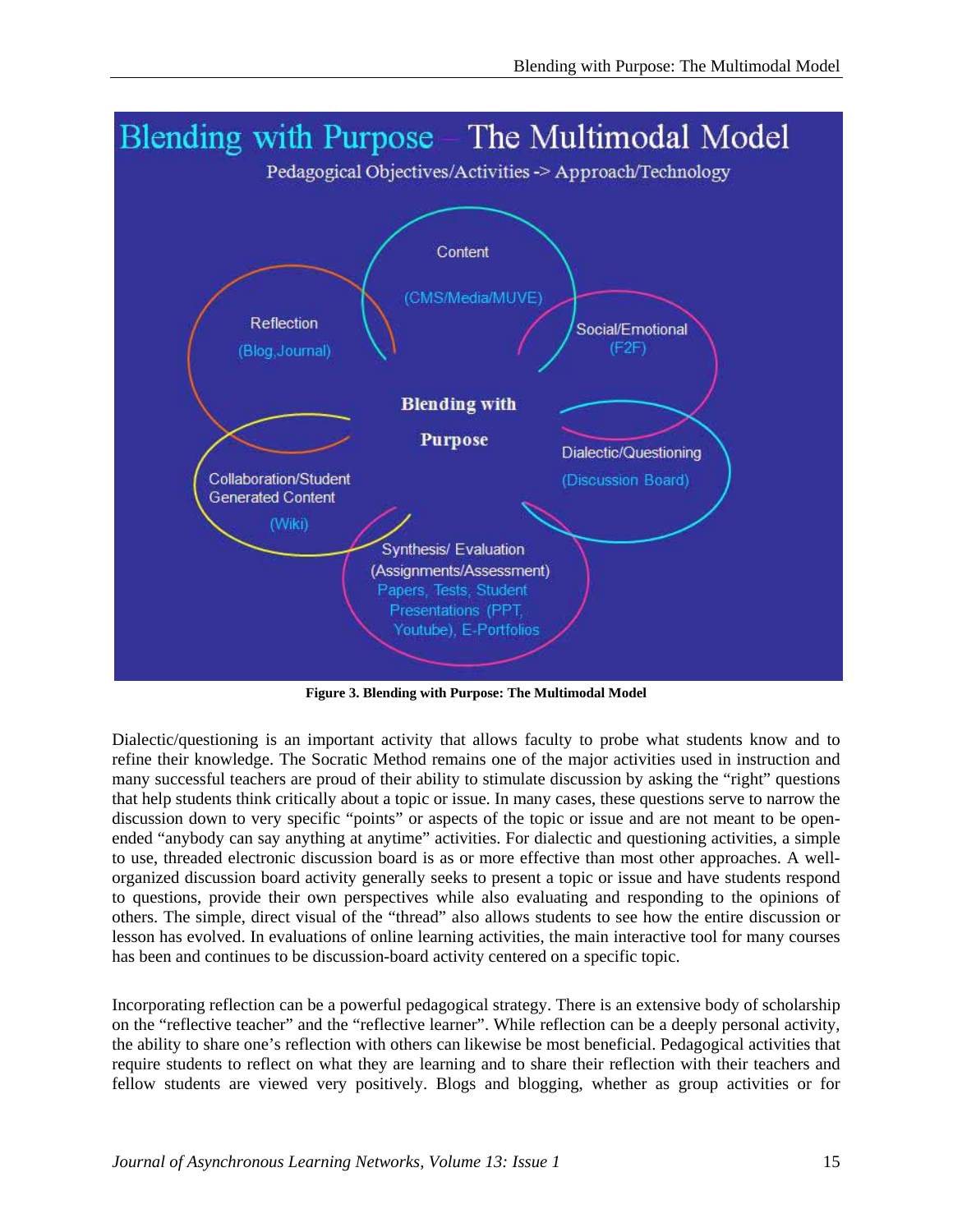individual journaling activities, are evolving as appropriate tools for students reflecting on what is being learned and on other aspects of course activities.

Collaborative learning has been evolving for decades. In face-to-face classes, group work has grown in popularity and has become a staple in many course activities. In the past, the logistics and time needed for effective collaboration in face-to-face classes were sometimes problematic. However, with email and other electronic communications, some of these logistical problems were alleviated. More recently, wikis have grown significantly in popularity and are becoming a staple in group projects and writing assignments. Furthermore, unlike group work that typically ends up on the instructor's desk when delivered in paper form, wikis allow students to generate content that can be shared with others during and beyond the end of a semester. Papers and projects developed with wikis can pass seamlessly from one group to another and from one class to another.

Finally and perhaps the most important component of the model is synthesizing, evaluating and assessing learning. CMSs and other online tools provide a number of mechanisms for assisting in this regard. Papers, tests, assignments and portfolios are among the major methods used for assessing student learning and increasingly are being done electronically. Essays and term projects pass back and forth between teacher and student without ever being printed on paper. Oral classroom presentations are giving way to youtube videos and podcasts. The portfolio is evolving into an electronic multimedia presentation of images, video, and audio that goes far beyond the three-inch paper-filled binder. Weekly class discussions that take place on discussion boards or blogs provide the instructor with an electronic record that can be reviewed over and over again to examine how students have participated and progressed over time. They also are most helpful to instructors in assessing their own teaching and in reviewing what worked and what did not work in a class. In sum, online technology allows for a more seamless sharing of evaluation and assessment activities. It also provides an on-going record that can be referred to over and over again by both students and teachers.

The six components of the model as described above should blend together in an integrated manner that appears as seamless as possible for students. As mentioned earlier in this paper, blending should be more a mixture of different colors of paint to create new colors or new learning environments rather than cutting and pasting visibly separate combinations of images, text and other media or material. Furthermore, not every course must incorporate all of the activities and approaches of the model. The pedagogical objectives of a course should drive the activities and hence the approaches. Not every course needs to require students to do group work. Not every course should rely entirely on reflective activities. Finally, beyond examining individual courses, faculty and instructional designers should consider examining their entire academic program to determine which components best fit which courses to serve cohesively overall programmatic goals and objectives.

# **VI. CONCLUSION**

The purpose of this article was to examine a blending with purpose multimodal conceptual model for designing and developing blended learning courses and programs. In this article, a blended learning model was presented that suggests that teachers design instruction to meet the needs of a variety of learners. Specifically, the *Blending with Purpose: The Multimodal Model* recognizes that because learners represent different generations, different personality types and different learning styles, teachers and instructional designers should seek to try to use multiple approaches including face-to-face and online technologies to meet the needs of a wide spectrum of students. Furthermore, it posits that a major benefit of multiple modalities is that they allow students to experience learning in ways in which they are most comfortable while also challenging them to experience and learn in other ways as well. Critical to this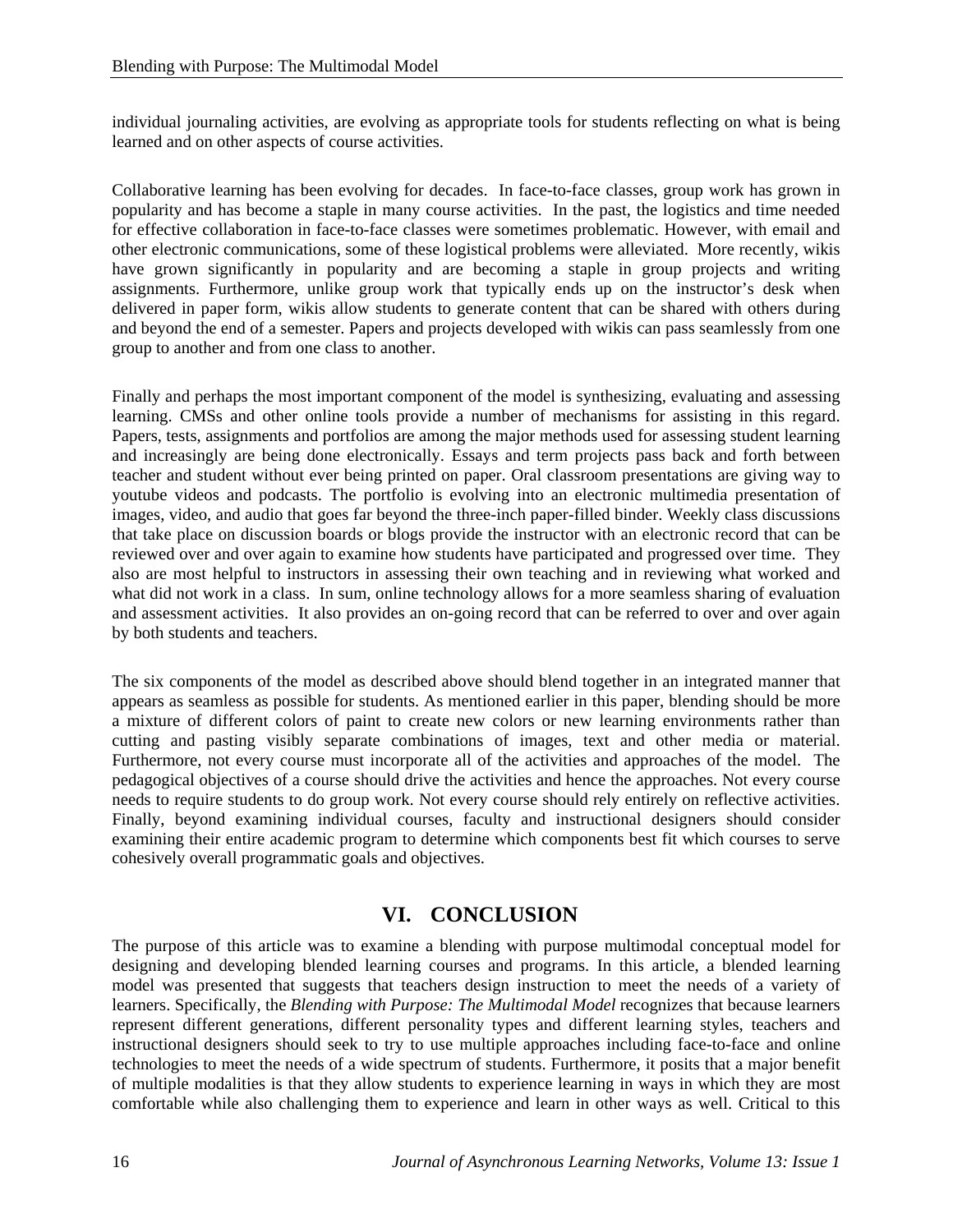model is the concept that academic program and course goals and objectives drive the pedagogical approaches and technology used.

#### **VII. REFERENCES**

- 1. **Allen, I. E. & J. Seaman.** Online Nation: Five Years of Growth in Online Learning. Needham, MA: The Sloan Consortium, 2007. http://www.sloan-c.org/publications/survey/pdf/online nation.pdf. Accessed June 23, 2008.
- 2. **Masie, E.** E-Learning, the Near Future. In G. Piskurich (Ed.), The AMA Handbook of E-Learning, 411–418, 2003.
- 3. **Graham, C. & R. Robinson.** Realizing the Transformational Potential of Blended Learning: Comparing Cases of Transforming Blends and Enhancing Blends in Higher Education. In A. G. Picciano &C. Dzuiban (Eds.), *Blended Learning: Research Perspectives.* Needham, MA: The Sloan Consortium, 2007.
- 4. **Florida, R, G. Kaimal, D. Oblinger & L. Blessing.** How generations X and Y (Millenials) Will Reshape Higher Education. Society for College and University Planning Virtual Seminar, 2003. http://www.scup.org/profdev/archive\_cds/gen\_x-y.html. Accessed June 30, 2008.
- Enabled Change is Reshaping Higher Education. Society for College and University Planning 5. **Rogers, M., D. Oblinger & J. Hartman.** Education in Exponential Times: How Technology-Webcast, 2007.
- 6. **Prensky, M.** Digital Natives, Digital Immigrants (Parts I and II). *On the Horizon, NCB University Press* 9(1): 2001. http://www.marcprensky.com/ Accessed May 26, 2005.
- 7. **Vignare, K.** Blended Learning: Using ALN to Change the Classroom: Will it Work? In A. G. Picciano & C. Dzuiban (Eds.), *Blended Learning: Research Perspectives.* Needham, MA: The Sloan Consortium, 2007.
- 8. **Kaleta, R., K. Skibba & T. Joosten.** Discovering, Designing, and Delivering Hybrid Courses. In A. G. Picciano & C. Dzuiban (Eds.), *Blended Learning: Research Perspectives.* Needham, MA: The Sloan Consortium, 2007.
- 9. **Eaton, J. S.** Assuring Quality in Distance Learning. *The CHEA Chronicle* 3(3): 2000. http://www.chea.org/Chronicle/vol3/no3/focus.html. Accessed June 30, 2008.
- 10. **Miller, G.** Blended Learning and Sloan-C. Posting to the Official Website of the 2005 Sloan-C Summer Workshop held in Victoria, British Columbia, June 30<sup>th</sup> 2005.
- 11. **Laster, S., G. Otte, A. G. Picciano & S. Sorg.** Redefining Blended Learning. Presentation at the 2005 Sloan-C Workshop on Blended Learning, Chicago, IL, April 18, 2005.
- 12. **Lin, L., P. Cranton & B. Bridglall.** Psychological Type and Asynchronous Written Dialogue in Adult Learning. *Teachers College Record* 107(8): 1788–1813, 2005. http://www.tcrecord.org ID Number: 12096. Accessed: January 25, 2008.
- 13. **Gardner, H.** *Frames of Mind: The Theory of Multiple Intelligences*. New York: Basic Books, 1983.
- 14. **Willingham, D.** What is Developmentally Appropriate? *American Educator* 32(2): 34–39, 2008.

## **VIII. ABOUT THE AUTHOR**

**Anthony G. Picciano** is a professor and executive officer of the Ph.D. Program in Urban Education at the Graduate Center of the City University of New York (CUNY). He is also a professor in the graduate program in Education Leadership at Hunter College, the doctoral program in Interactive Pedagogy and Technology at the Graduate Center (CUNY), and the interdisciplinary program in Communication and Culture at the CUNY School of Professional Studies. He has forty years of experience in education administration and teaching, and has been involved in a number of major grants from the U.S. Department of Education, the National Science Foundation, IBM, and the Alfred P. Sloan Foundation.